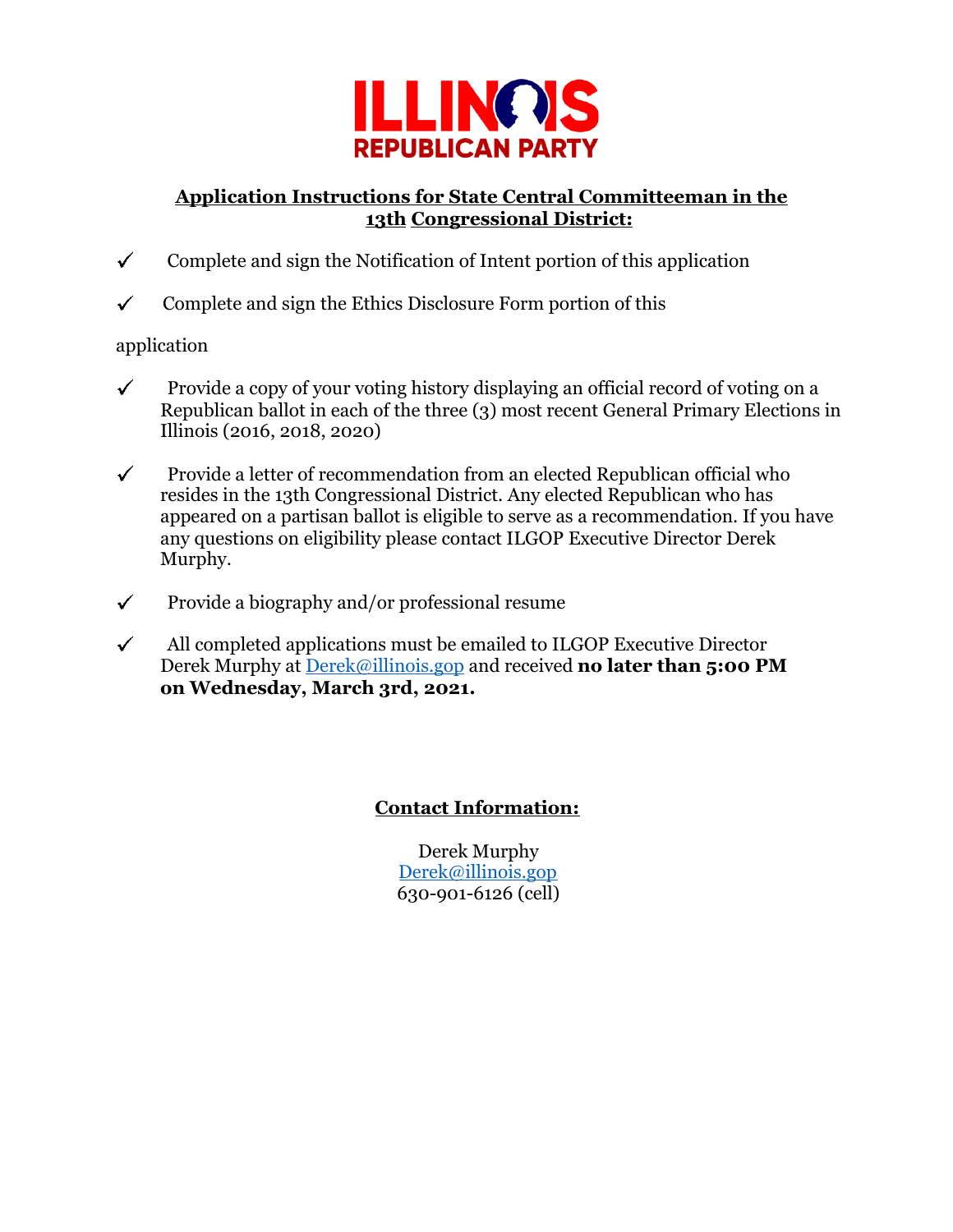

# **Notice of Intent**

I, so hereby state that I intend to be considered to be a candidate to fill the vacancy in the office of State Central Committeeman for the 13th Congressional District of the State of Illinois.

My contact information is as follows:

Registered Voting Name:

Registered Voting Address:

Primary Phone:

Email Address:

I HAVE ATTACHED A COPY OF MY PROOF OF VOTING RECORD TO THIS FORM. *[Proof of voting address may include a certified record from your local election authority or a relevant Data Center print-out.]*

I certify that the above information is truthful.

*Signature of Candidate*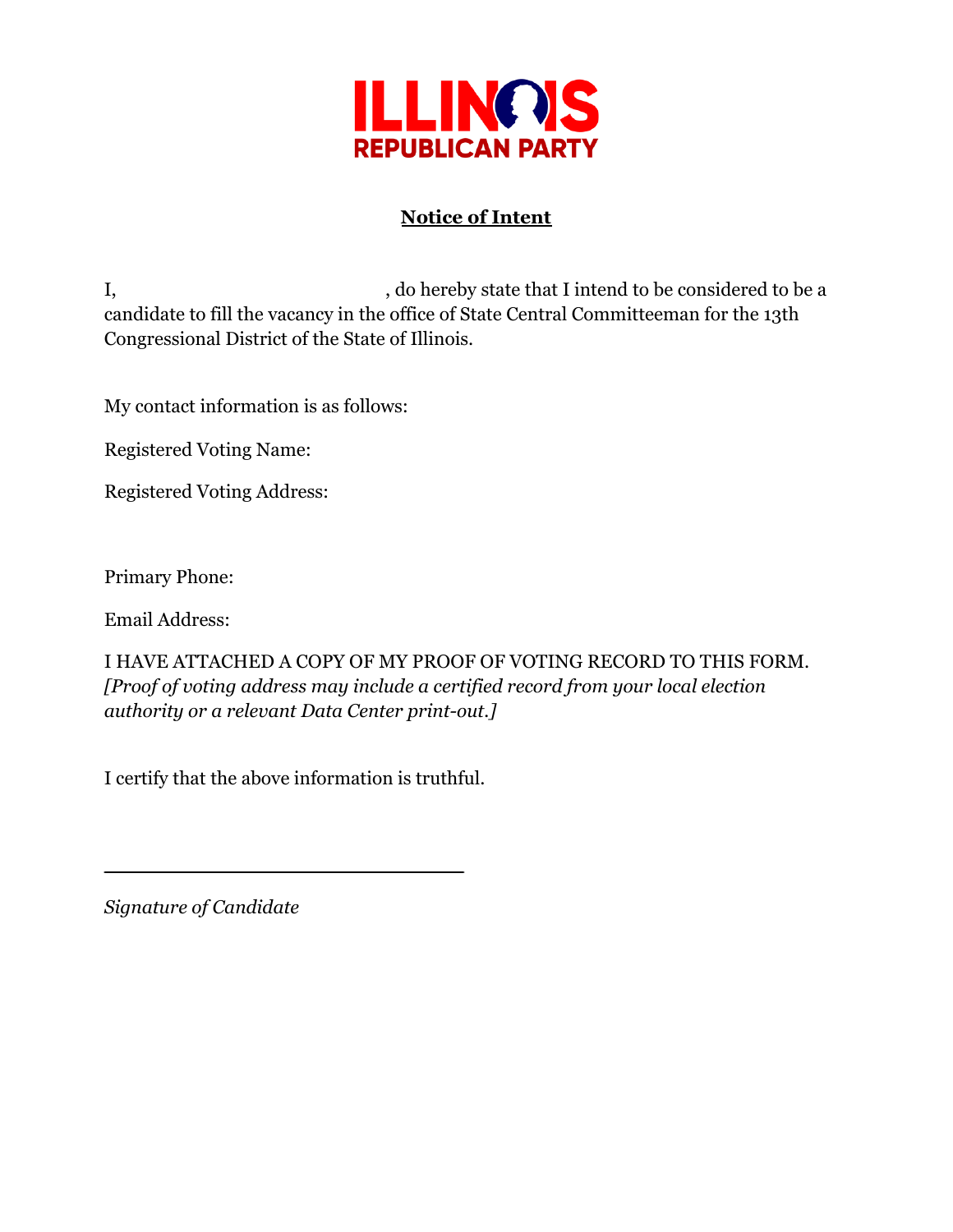

I. Personal Information

Name:

Spouse's Name:

Address:

Home Phone:

Daytime Phone:

Mobile Phone:

Email:

#### II. Political Information

Have you ever sought elected office as a candidate or been appointed to political office? If yes, please list the office or position and year: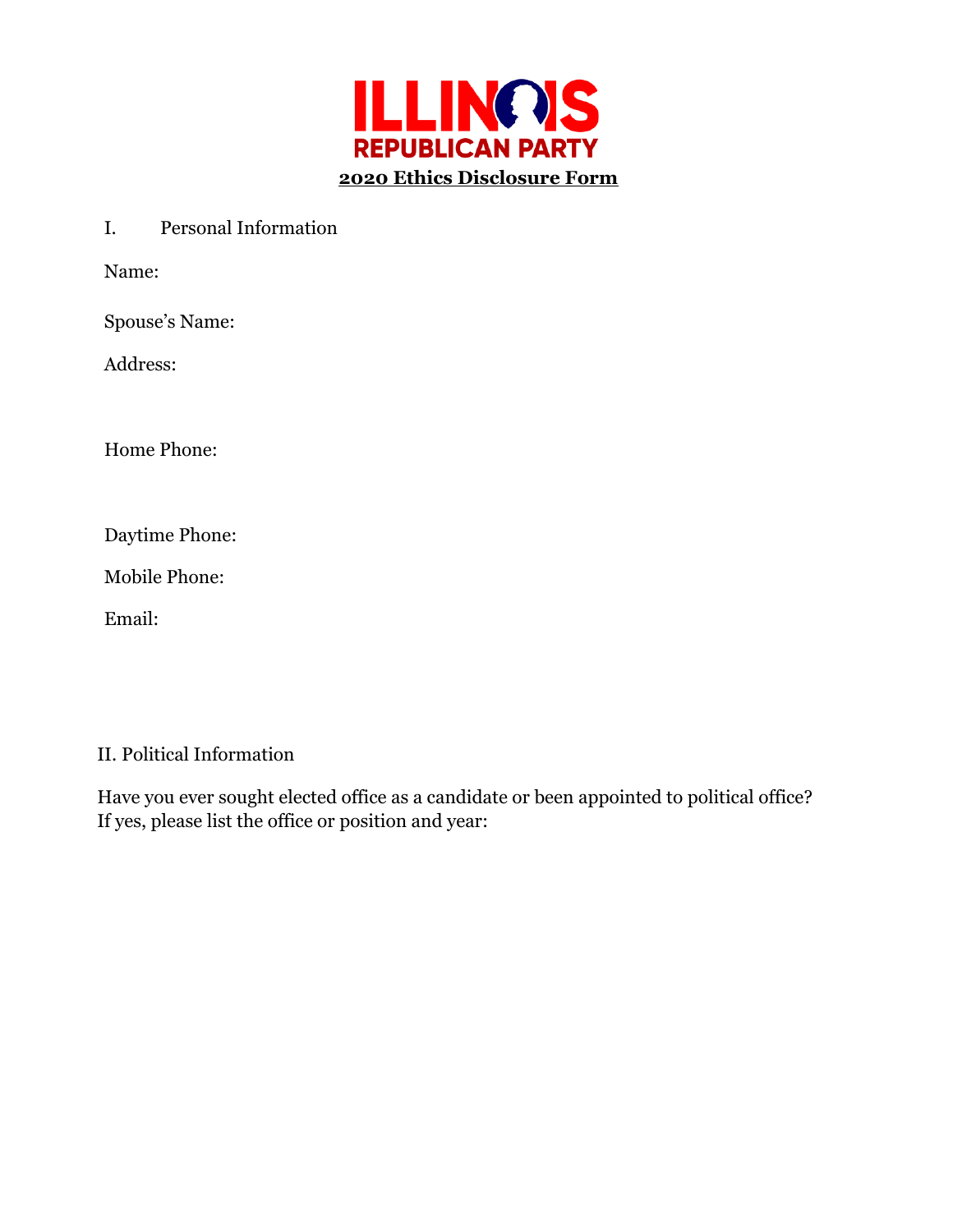#### III. Information

Please list each entity, including address and position held therein, from which income in excess of \$1,200 was derived during the preceding calendar year. No time or demand deposit in a financial institution, or any debt instrument need be listed.

Please list the name and address of any corporation, professional organization or individual professional practice in which you were an officer, director, associate, partner or proprietor, or served in any advisory capacity, from which income in excess of \$1,200 was derived from during the preceding calendar year.

Please list the name of any entity, including a board, commission, authority or task force, created by federal, state, or local law on which you serve, or have served, during the preceding calendar year.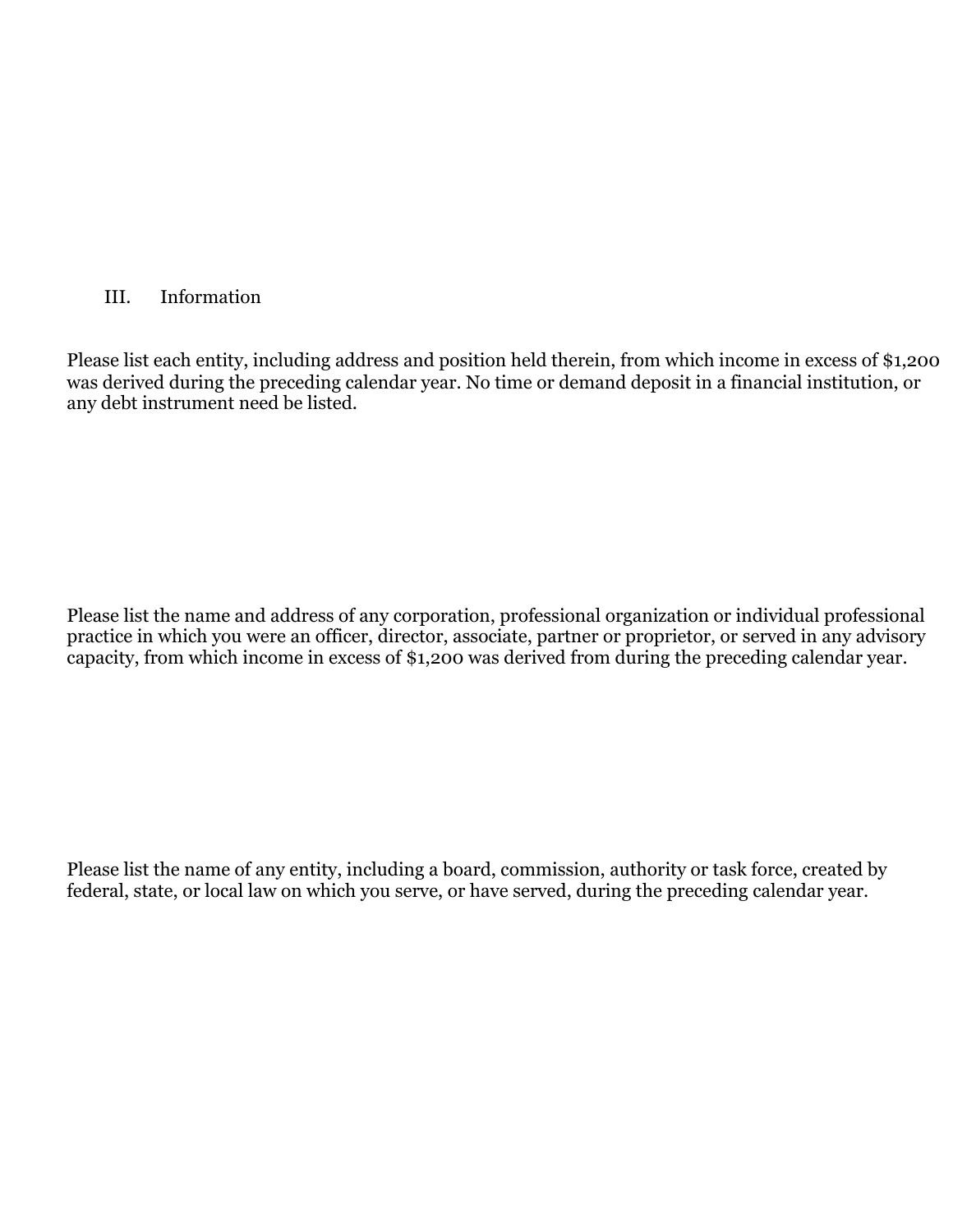

Do you, your spouse or children, have any legal or equitable interest in real or personal property that is to be acquired with public funds? Do you, your spouse or children, marker or have involvement in any type of contract, procurement, or sale to any unit of government? If Yes, pleased describe.

Have you ever been convicted in a court of law of any charge other than a minor traffic ticket? If yes, please describe.

Do you, your spouse or children, have a financial interest in a business, contract, property or other entity that has been benefited as a result of a vote or decision of the Central Committee? If yes, please describe.

Have you, your spouse or children accepted any economic opportunity or gift that could be perceived to impact your independence of judgment, or that presents any actual or apparent conflict of interest, should you be elected or reelected to the State Central Committee? If yes, please describe.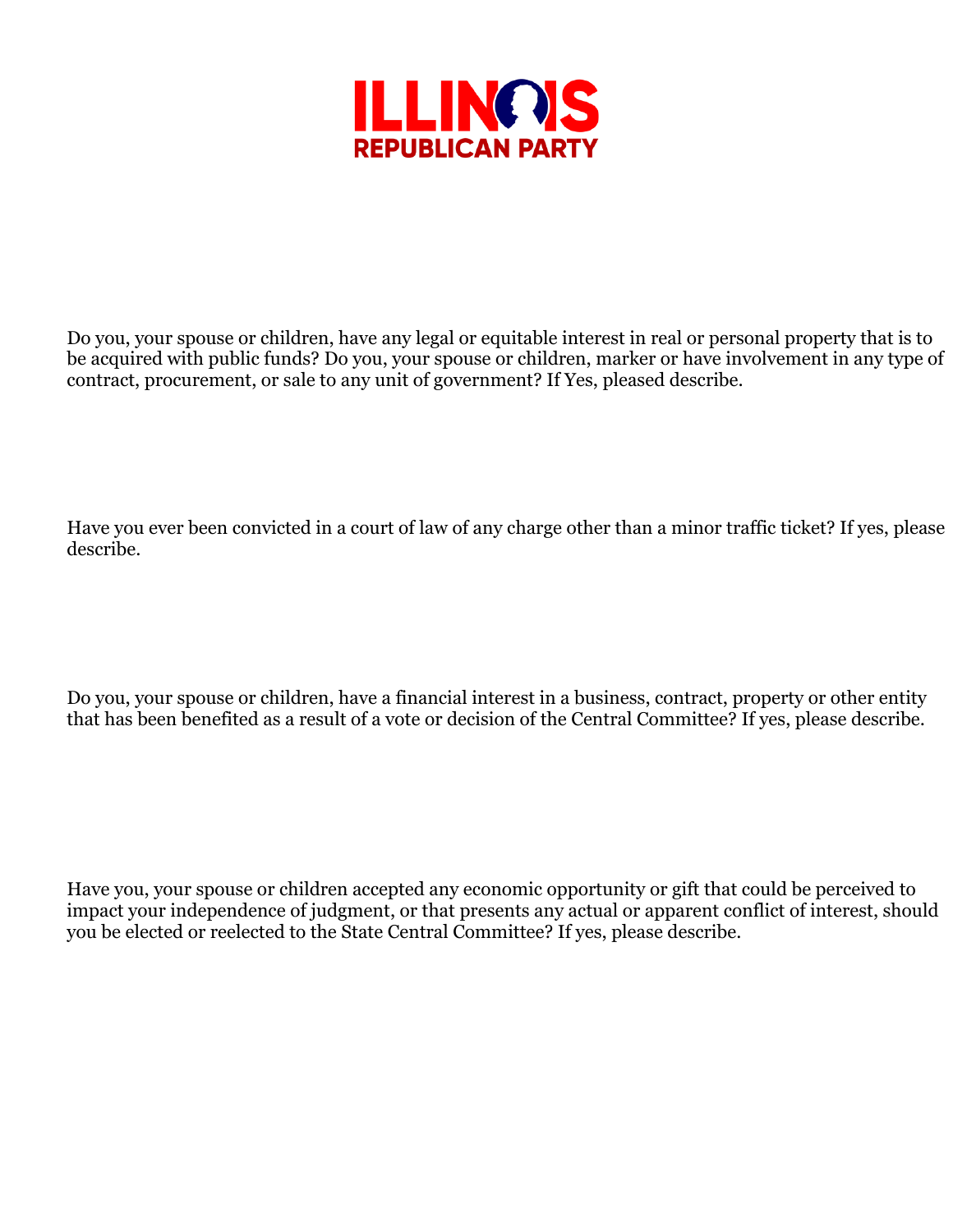

Is there ANYTHING that has not been addressed in this questionnaire that may be considered a potential vulnerability in your run for or as a member of the State Central Committee? If so, please elaborate.

I certify that the above information is truthful.

[Signed] [Date]